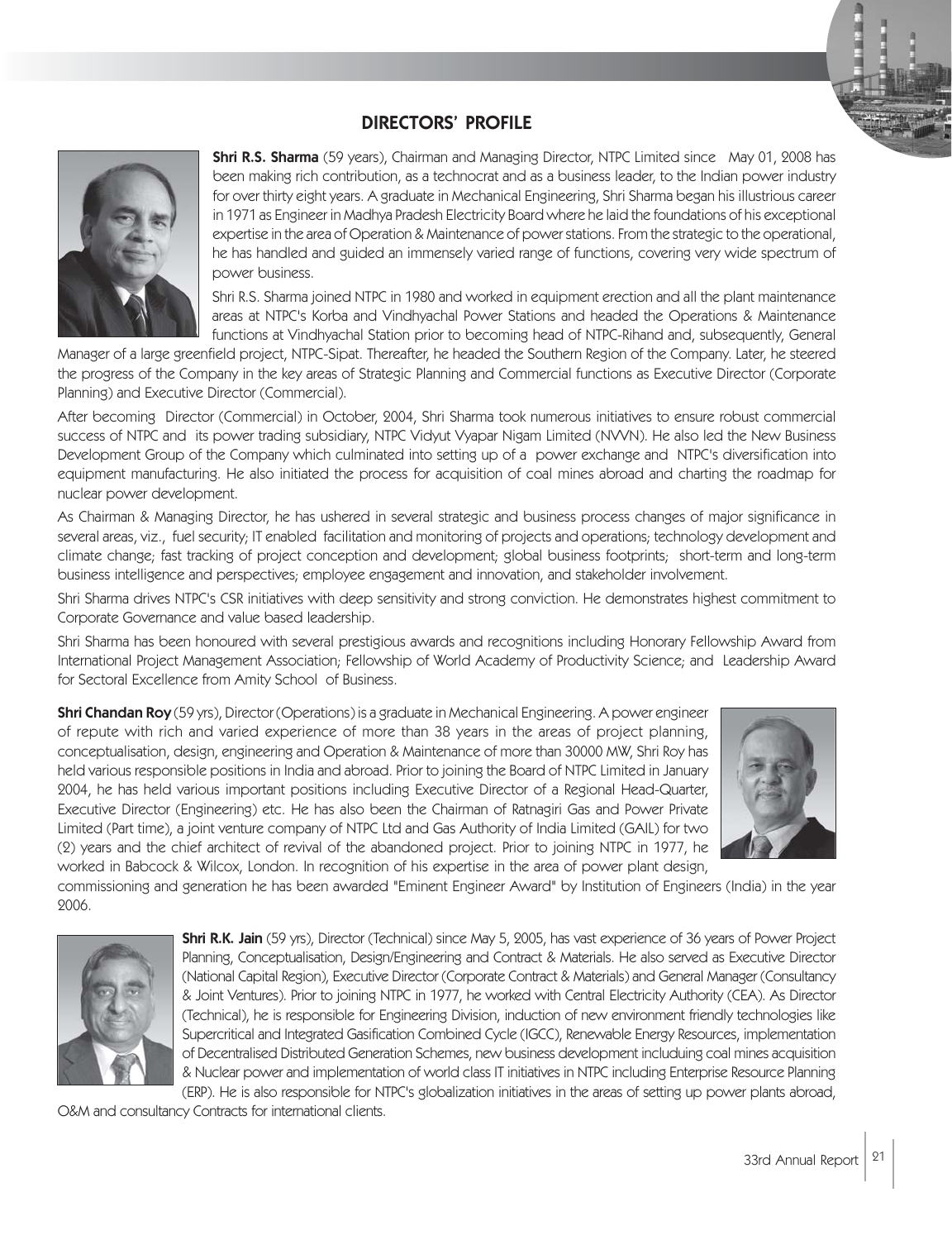

**Shri A.K. Singhal** (55 years), Director (Finance), a Chartered Accountant with rich & varied experience of over 33 years in Corporate Finance Management, plays a pivotal role in providing valuable inputs to the Board for taking various strategic decisions to enable the company in achieving its Vision. He is responsible for the entire gamut of Financial Management of the organization including financial resource mobilization from Domestic & Global sources, optimum utilization of funds, undertaking budgetary controls and taking investment decisions.

As CFO, he provides adequate support to undertake backward & forward integration of business. He is responsible for assessing and guaranteeing the financial viability of the decisions involving mergers and acquisitions. He is also responsible for designing adequate internal control systems and for ensuring that

the company adheres to sound corporate governance practices as set out in the Corporate Governance philosophy of the company. He played the role of forefront runner in driving successful implementation of ERP in the company. He acts as one of the vital links between the investing community and the management of the company.

Under his able guidance and leadership, NTPC has won Silver Shield for excellence in financial reporting under "Infrastructure & Construction sector" category awarded by the Institute of Chartered Accountants of India (ICAI). Further, he has been adjudged as the Best CFO in the "Public Sector" category by ICAI in the year 2008-09.

Shri R.C. Shrivastav (59 yrs.), Director (Human Resources) is a Graduate in Electrical Engineering. He has a rich and diverse experience in the power sector. He started his career in power plant operation in captive power plant of Steel Authority of India Limited. He joined NTPC in 1981 and worked in various capacities in the areas of construction, commissioning and operation & maintenance of power stations as well as corporate operation services. He headed a number of power stations of NTPC and was elevated to the post of Executive Director (Southern Region) in 2002. He later handled the responsibility as Chief Executive Officer of NTPC Electric Supply Company Limited, a wholly owned subsidiary Company of NTPC engaged in electricity distribution before appointment as Director (HR) of NTPC in May 2006. As Director (HR) Shri Shrivastav is overall in-charge of Human Resource function for the entire organization. He is also responsible for Power



Management Institute of NTPC and other corporate functions such as Industrial Safety, Resettlement & Rehabilitation, Corporate Communication and Corporate Social Responsibility.



**Shri I.J. Kapoor** (53 years) Director (Commercial) is a Graduate in Mechanical Engineering and Master in Business Administration (Marketing). He has secured the fellowship of Indian Institution of Engineers and is a senior member of Institute of Electrical and Electronics, USA.

Shri Kapoor joined NTPC Limited as an Executive Trainee (ET) in 1978 and is the first ET to be on the Board of the company. He has rich and varied experience of over 30 years in Indian Power Industry. He has worked in various capacities in the area of Commercial, Consultancy, Contracts & Materials, Engineering, Station Performance and Project Coordination functions in NTPC. He was instrumental in implementation of various initiatives in Commercial functions under the Project Disha, an Organisational transformation initiative. He joined the Board of the Company as Director (Commercial) in December 2008. Prior to his elevation as Director (Commercial), he was Regional

Executive Director (National Capital), responsible for management of the generating capacity in the NTPC Coal & Gas stations of National Capital Region alongwith project implementation activities. As Director (Commercial), Shri Kapoor is responsible for formulation & implementation of Commercial and Regulatory policies & strategies of the company so as to generate adequate internal resources for the company to meet the future challenge of capacity addition.

Shri B.P. Singh (55 yrs), Director (Projects), is a Graduate in Mining Engineering. He has rich and varied experience both in coal as well as power sector. He started his career in 1974 in coal mining sector firstly with Indian Iron & Steel Company and subsequently joined Bharat Coking Coal Ltd. He joined NTPC Ltd. in 1981 and worked in various capacities, at Corporate Centre and Power Projects, in the areas of Fuel Management, Coal Mining & Coal Washery. He was elevated as Executive Director (Coal Mining & Coal Washeries) in 2004. He played the pivotal role in formulation of NTPC's overall strategy for fuel security. He has been instrumental in acquisition and development of fuel assets i.e. one Oil & Gas Exploration block under NELP V in Arunachal Pradesh, six coal mining blocks across various coalfields in the country besides two more blocks for joint operation through a 50:50 JV with CIL. He is also the Chairman of NTPC-SCCL Global Ventures Private Ltd. He joined the Board of the Company as Director (Projects) in August 1, 2009. Besides representing NTPC in



various committees set up by Govt. of India on Integrated Coal Policy, fuels for Power Generation, Pricing of Coal, Techno-economics of using washed coal, etc. has also been part of various Govt. teams & missions like U.K. Trade Mission, Indo-Australia Joint Working Group on Energy & Minerals, etc. He is also a 'Senate Member' of Dr. BR Ambedkar National Institute of Technology, Jalandhar, Expert Member' on Research Council of "Central Institute of Mining & Fuel Research (CIMFR)" and represents NTPC as 'Member' in MGMI. Presently, Shri B.P. Singh is holding 2765 shares of NTPC.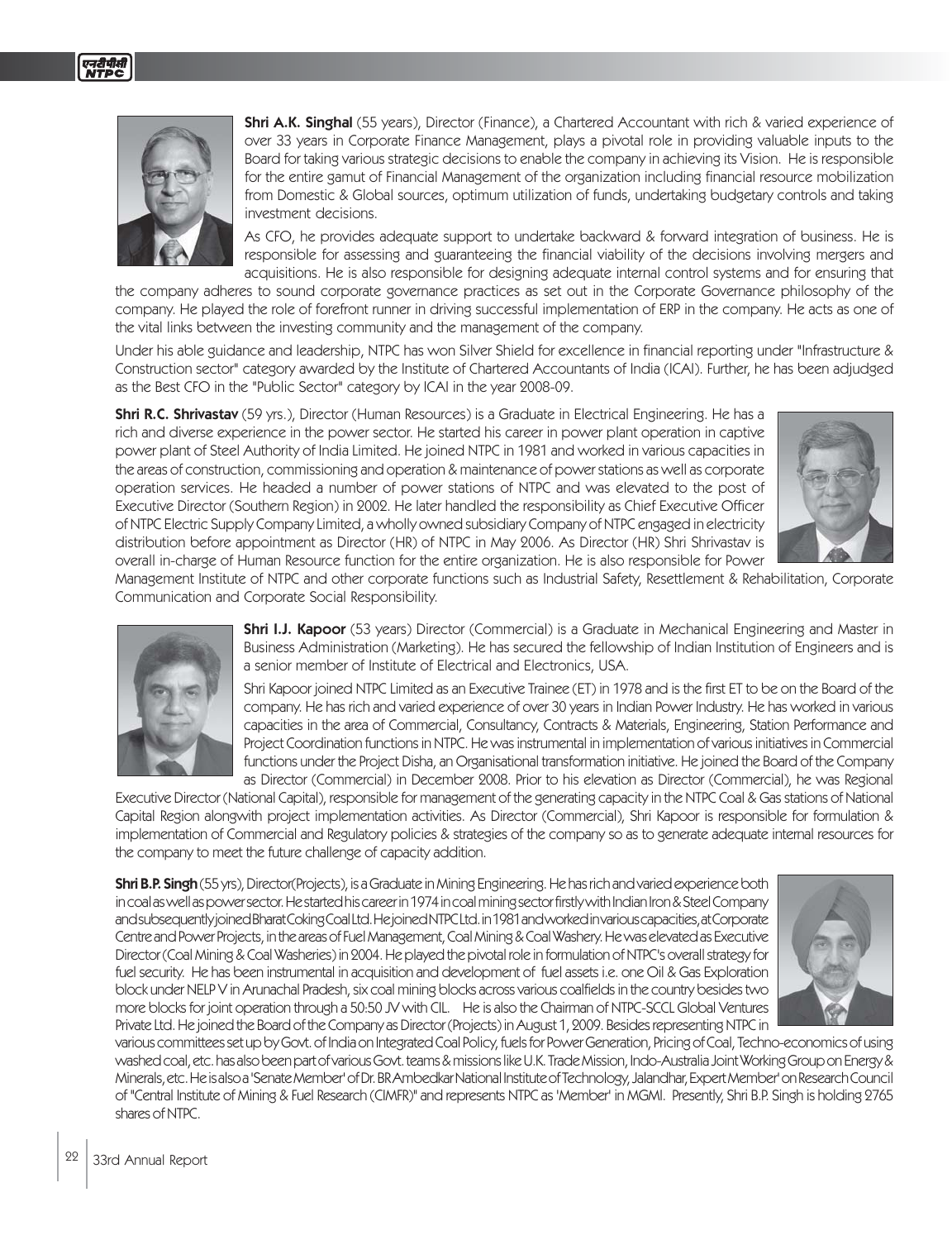

Shri M.N. Buch (68 years) is M.A. (History) from Delhi University, M. Phil (Public Administration) from Indian Institute of Public Administration, Punjab University, PG Diploma holder in Port Management and Administration from University College, London and an Indian Administrative Service Officer of Gujarat Cadre, 1964 batch. He has held various posts in Gujarat Government. He had held the position of Joint Secretary to the Government of India in Department of Banking, Ministry of Finance, Additional Secretary to the Ministry of Labour, GOI, Director- General, Sports Authority of India prior to becoming Member of Public Enterprises Selection Board, GOI. He has been also on the Board of various public sector banks. He has wide experience in both Development and Regulatory Administration at the Central, State and District levels.

**Shri Shanti Narain** (68 years) is B.Sc (Hons. in Physics) and M.Sc. (Mathematics) from Delhi University and has pursued Management Development Programme at British Transport Staff College, UK. He has held various posts in Railways prior to becoming Member (Traffic), Railway Board. He has key expertise in strategic management of transport systems with special focus on Railways, involving planning, marketing, customer relations, monitoring and control of operational and commercial activities and development of transport infrastructure.





**Shri P.K. Sengupta** (69 years) is B. Com and FICWA. He has held the position of Director (Finance) in Eastern Coalfields Limited, Director (Finance) in Coal India Limited. He has superannuated as the Chairman & Managing Director of Coal India Limited. He is on the Board of Steel Authority of India Ltd. as non-official part-time Director. He has expertise in the area of Financial Management and General Administration.

**Shri K. Dharmarajan** (66 years), is M.Sc. (Physics) and MS in Energy Management and Policy from University of Pennsylvania. He is retired IAS officer and has held various positions at the State and Centre like DG IIFT, Joint Secretary Urban Development, GOI, Director and Office-in-charge of Energy Policy Division - Ministry of Energy, Finance Controller, TNEB, Secretary Commercial Taxes and Urban Development, Govt. of Tamil Nadu. He has 40 years of wide-ranging experience in the areas of Finance, Trade and Commerce, Energy, Urban Governance and Poverty. He was the Chairman at Expert Committee for Property Tax Reforms, Delhi and is well known in the areas of institutional development, administration, international trade & commerce, energy and poverty. He is presently Sr Advisor (Policy) to US AID in the areas of urban governance, infrastructure, finance and poverty. He has been involved as a Volunteer with the work of the non-profit organisation, KATHA, working for last twenty years in the areas, inter-alia, of urban poverty alleviation through education, community development and economic resurgence.





Dr. M. Govinda Rao (62 years), Ph.D. in Economics, is Director, National Institute of Public Finance and Policy, New Delhi. He is also a Member, Economic Advisory Council to the Prime Minister. His past positions include Director, Institute for Social and Economic Change, Bangalore and Fellow, Research School of Pacific and Asian Studies, Australian National University, Canberra, Australia. He has played a number of advisory roles in various Expert Committees. He is also a Member of Steering Committee for the South Asia Network of Economic Research (SANEI). He has been a Consultant to World Bank, IMF, ADB and the UNDP. He has published 12 books and monographs on various aspects of Public Finance besides technical articles in a number of journals.

**Shri Kanwal Nath** (62 years) is M.Sc. (Physics) and PG Diploma in Development Finance from the University of Birmingham, UK. He has over 37 years of experience in Indian Audit and Accounts Service. He retired as Deputy Comptroller & Auditor General of India in February 2007. He has also held position of Joint Secretary & Financial Adviser (JS&FA) in Ministry of Water Resources and additional charge of JS&FA in Ministry of Power. He has wide experience in the Audit of Organisations in Power, telecommunication and Railway sector.

**Shri Adesh C. Jain** (64 years) is a Bachelor of Science in Mathematics and an Electrical Engineer from the